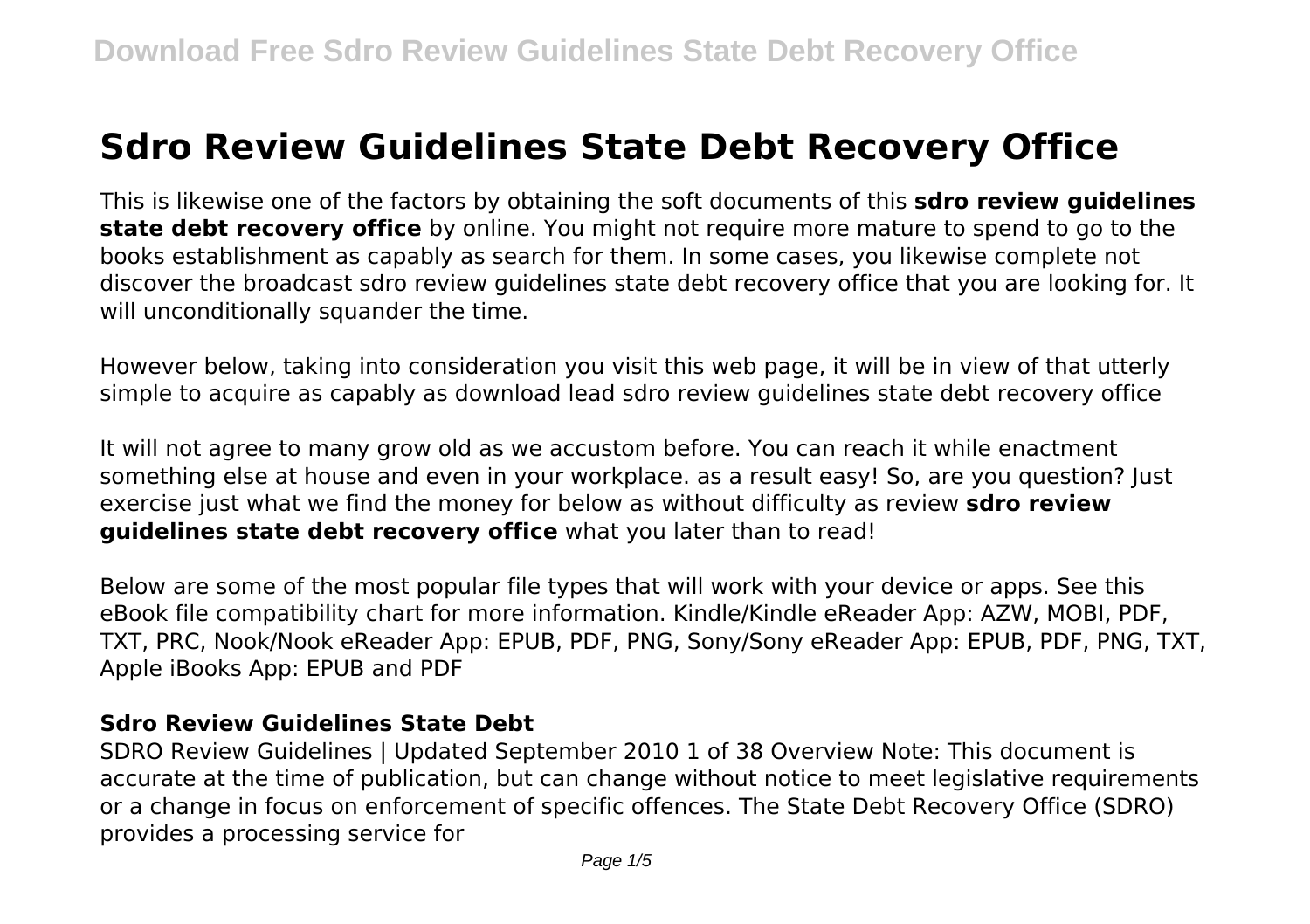## **SDRO Review Guidelines - Tweed Shire**

SDR Review Guidelines - State Debt Recovery Office. advertisement ...

#### **SDR Review Guidelines - State Debt Recovery Office**

Sample letter of demand - debt 1; Sample letter of demand - debt 2; Responding to a claim. Responding to a letter of demand. Sample letter asking for more information - debt; Sample response to a letter of demand - debt 1; Sample response to a letter of demand - debt 2; Resolving your dispute. Negotiation; Mediation; Put it in writing. Sample ...

#### **State Debt Recovery - Review Guidelines**

State Debt Recovery Overview 2 Review Guidelines General 2 Issuing agencies 2 ... and return to: Director, State Debt Recovery Office, City 786, Strawberry Hills, NSW 2012. XXXX Street Between: YYYY Street an PLEASE TEAR ALONG DOTTED LINE ZZZZ Street d Suburb: ANYTOWN T OPTIONS Offence: ET: www.sdro.nsw.gov.au 3311SWD PARK CON ard and Visa card ...

## **SDRO review guidelines (PDF) - MAFIADOC.COM**

SDRO means State Debt Recovery Office Fines Act means the Fines Act 1996 (NSW) , as amended from time to time. 3 Applications for internal review 3.1 Applications for review should be made to the SDRO, which will either conduct the review or refer the application to the issuing agency.

## **Caution Guidelines under the Fines Act 1996**

Debt Recovery Guidelines: 1.4 | November 2018 1 1 Scope 1.1 These Guidelines are made under section 12 of the State Debt Recovery Act 2018. They set out the circumstances under which the Chief Commissioner may exercise certain functions under the Act including: a) the making of debt recovery orders and the taking of debt recovery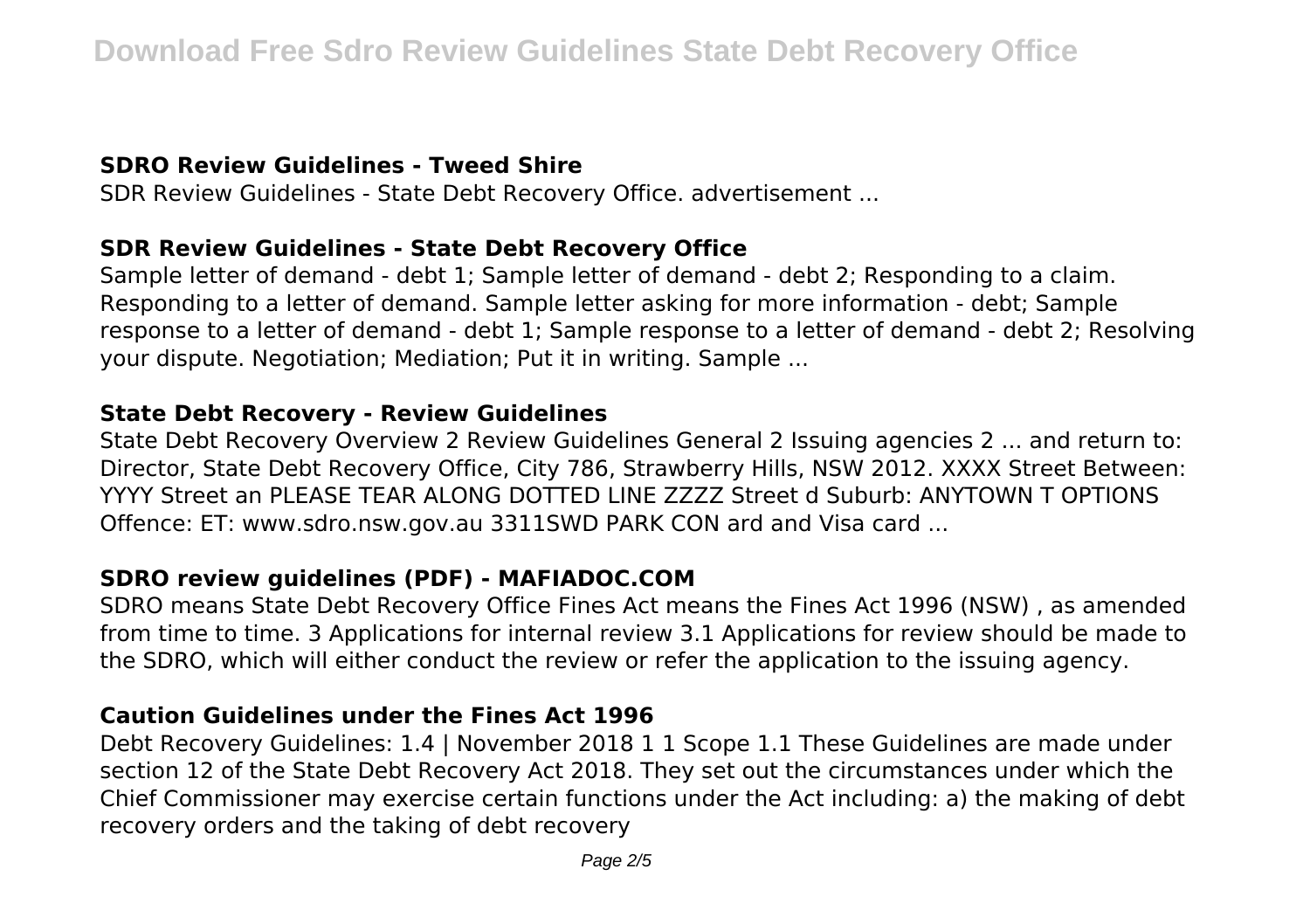#### **Debt Recovery Guidelines Responsible collection of State debts**

You can request a review if: you believe there has been a mistake in issuing the penalty notice. there are other reasons that contributed to the offence. If you've not paid the fine, you should try to make the request by the due date on the penalty reminder notice. If you've already paid the fine you must contact us within 60 days from the date the penalty notice was issued.

#### **Request a review | Revenue NSW**

We collect taxes, fines, fees, duties, levies and royalties, administer grants and recover debts on behalf of the people of NSW. We also administer some forms of unclaimed money.

#### **Revenue NSW | Revenue NSW**

You can request a review of your penalty notice if: you believe a mistake has been made, or there were special circumstances that led to the offence. The review may lead to the penalty continuing to stand, your being let-off with a caution, or the penalty being cancelled.

## **Request a review of a penalty notice | Service NSW**

SDRO review guidelines Provide information about making an application for 'write-off' of the fines. see s24E Fines Act 1996 (NSW) which permits the SDRO to review and withdraw penalty notice, where a person is unable to control conduct relating to the fine because of:

## **Financial Rights Update: Simple ways to help your clients ...**

What to do if you can't pay your debt Ask someone to talk to us for you Hardship Review Board: Before the due date: 1300 138 118 | +61 2 7808 6940 After the due date: 1300 655 805 | +61 2 7808 6941 myPenalty Write to us: complete our online form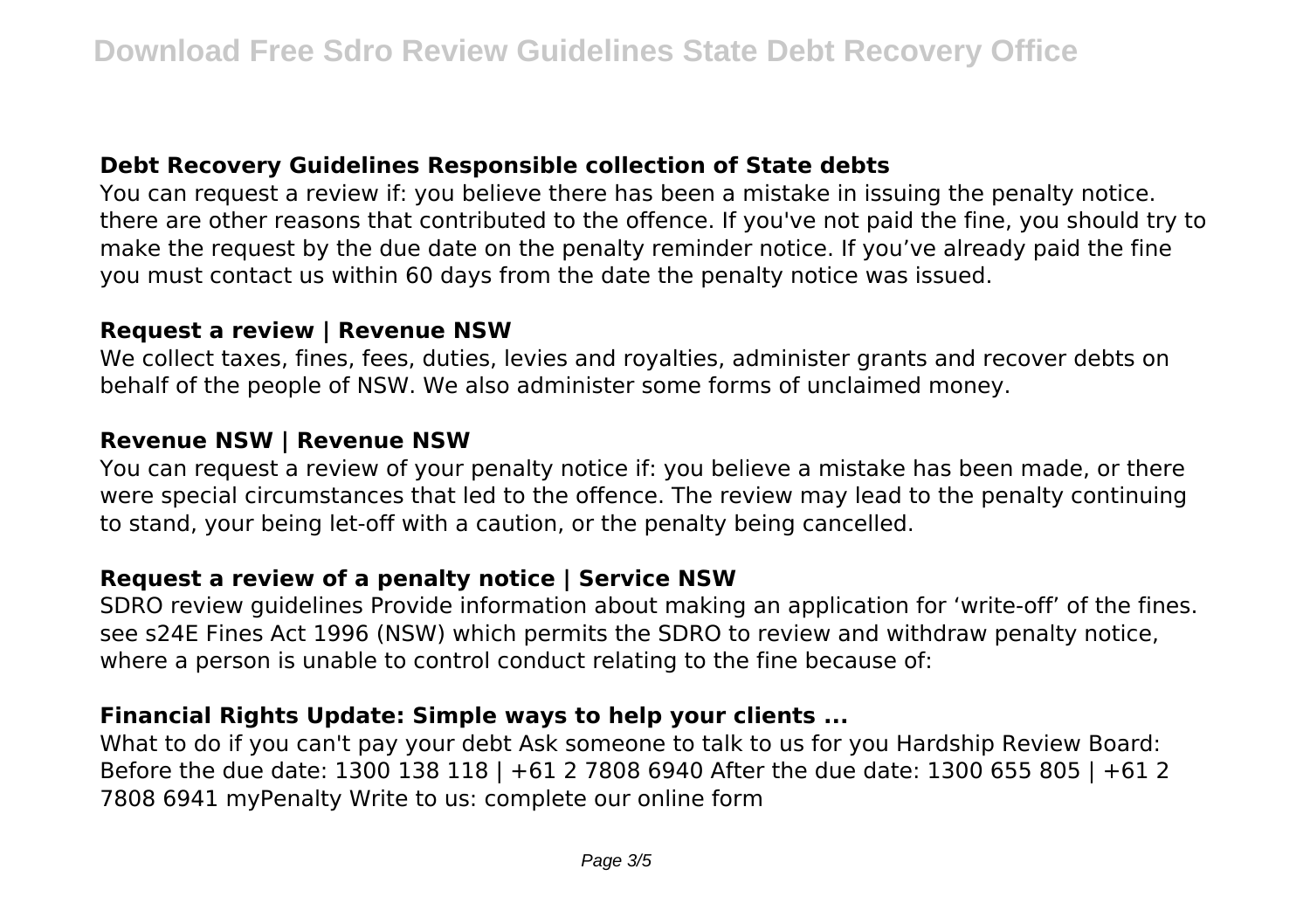#### **Contact us | Revenue NSW**

The email is made out to me, and the link provided does indeed go to the SDRO website.-----Hi \*\*\*\*\*, FINAL REMINDER: ACT NOW to avoid extra fees and debt recovery action. Your penalty notice \*\*\*\*\* is overdue. To avoid losing another \$65 in fees and being subject to debt recovery action, please pay \$104 now. at www.sdro.nsw.gov.au or

#### **State Debt Recovery Office scam - On the web**

If you have committed a traffic offence, or it is alleged that you have, you will be sent an infringement notice through the mail from the State Debt Recovery Office (SDRO). The SDRO undertakes all the administration and processing of fines issued by the RMS and other government agencies.

## **How to Deal with SDRO Debt - Sydney Criminal Lawyers**

The State Debt Recovery Office must receive your request for review and evidence to support your claim before the due date of payment for the Penalty Notice.

#### **Penalty Notices - randwick.nsw.gov.au**

State Debt Recovery PO Box 786 Strawberry Hills NSW 2012 Your request must be received by the due date on the penalty reminder notice. If the penalty is paid before a reminder notice is sent, the deadline for requesting a review is 60 days from the date the original penalty was received.

#### **Request a review - Revenue NSW**

However, any contract entered into by the secretary for the collection of delinquent debt on behalf of the state shall be subject to review by the Cash Management Review Board. Additionally, the legislative auditor shall have authority to conduct audits of such contracts in accordance with the law.